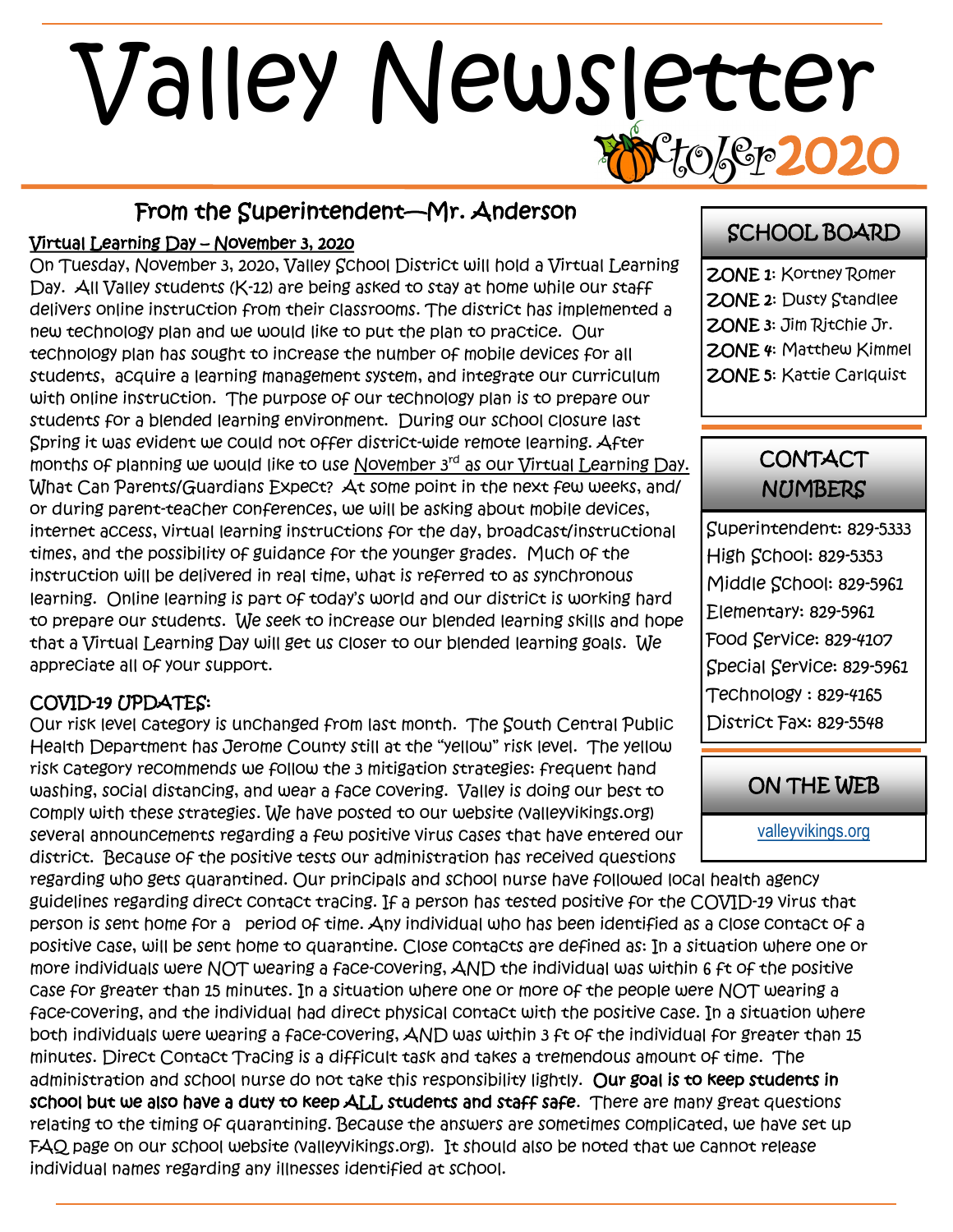# Flu Vaccines Coming Soon—Mrs. Richardson

On Friday, October 9th, starting at 7:45 a.m., South Central Public Health District, (SCPHD), will be at Valley School to administer flu vaccines for students, family members, teachers and community members. If students need school vaccines, HPV boosters, or college immunizations, please contact the school nurse, and those vaccines will be made available as well. Information and immunization signature cards will be sent home with students prior to the date of the clinic. Parents must be present for their child to have vaccines. Details regarding how to sign-up for flu shots and other vaccines will be included in the letter sent home with your child. SCPHD will bill private insurance and Medicaid. If your insurance requires prior authorization, please obtain this before the date of the clinic. If your child does not have insurance, you will be billed for the services. No payment will be taken at school. This year it is especially important to get vaccinated for the flu. Symptoms of the flu mimic COVID-19 and may result in additional absences from school. Flu is the 6<sup>th</sup> leading killer in Idaho and accounts for 4.5 days of absence from school. For questions, or to request additional vaccines, please contact Gail Richardson, School Nurse (208)-829-5961. Thank-you for helping to keep our school and community healthy!

## Monday Tutoring—Middle & High School

We will have Monday tutoring days for grades 6-12 from 9:00am to Noon on October 12th and October 19th. Parents must provide transportation to and from the school on those Mondays.

# Parent/Teacher Conferences—Mrs. Kohtz & Mr. Hardy

Parent Teacher Conference are coming up on October 26th. Please call the elementary at 208-829-5961 to schedule your conference. Middle and High School students do not need to schedule ahead. Please just come in and meet with all of your child's teachers.

## ALL Students Eat Free—Mrs. Kelso

Effective September 10, 2020: We are excited to announce that on Monday, August 31st, USDA approved funding to feed all children, ages 1-18, with breakfast and lunch at no cost through December 2020 or until USDA funds are exhausted. Starting January 2021, Valley students will revert back to their regular approved meal status. For those children (ages 1-18) not enrolled in Valley School District, breakfast and lunch will be available from 12:30-1:00 PM at the south door of Valley School between the new and old gym. We are happy to share this good news with parents during these trying times and hope this helps make a difference and ease the burden. Thank you for letting us feed your kids. Student participation keeps our programs operating. For those families that have not already submitted a Free/Reduced Meal Application for the 2020-2021 school year, we encourage you to do so as it helps with school Title 1 funding  $\psi$  grants for our school district. If you have any questions, please reach out to the Valley Food Service office at 208-829-4107. This institution is an equal opportunity provider

#### Wounded Warrior –Mr. Hardy

Valley Newsletter The athletic department will once again be joining the 4th District Coaches Association drive to help raise funds for the Wounded Warrior Project. The past 5 years we have raised money that has been pooled with other schools in the Magic Valley. Last year the coaches association donated over \$13.000 to veterans and families affected by military service. If a family would like to donate to make a \$10 donation, we will create a sign to put up on our display board at the school and during the football game on October 23rd against Soda Springs. We will also be taking donations that night to help in this worthy cause. Thank you for your support.